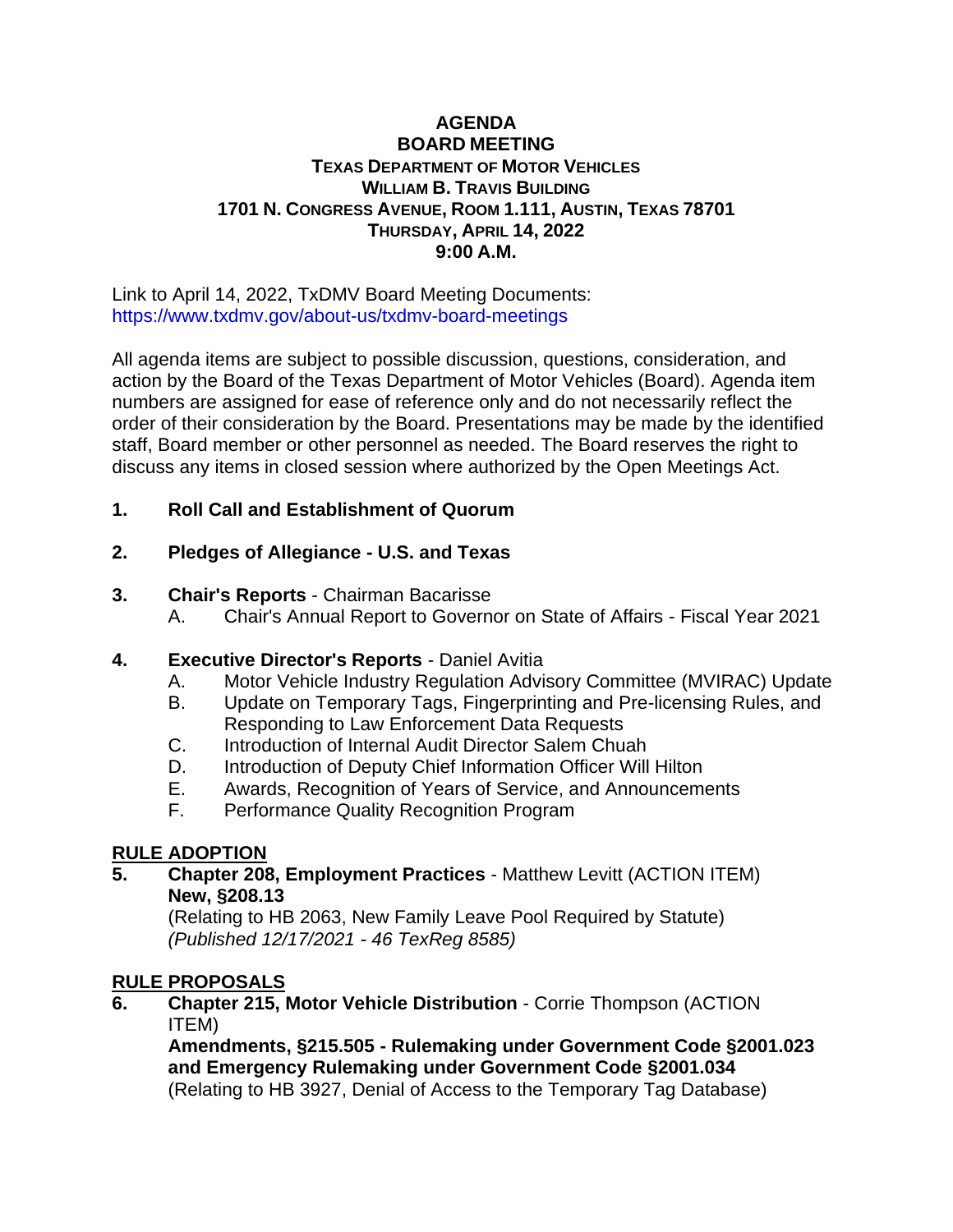**7. Chapter 215, Motor Vehicle Distribution** - Andrew Kang (ACTION ITEM) **Amendments, §215.207**

(Relating to HB 3514, Designating a Person to Decide Motions for Rehearing; Cleanup)

# **BRIEFING AND ACTION ITEMS**

- **8. Specialty Plate Designs** Roland Luna, Sr. (ACTION ITEMS)
	- A. University of Georgia Redesign offered by License Plates of Texas
	- B. Dallas Stars Hockey Redesign offered by License Plates of Texas
	- C. The University of Texas at Dallas Redesign; Crossover into License Plates of Texas Program

# **9. Projects and Operations Committee Update - Committee Chair John Prewitt**

- A. Accounts Receivable Study (BRIEFING ONLY)
- B. Headquarters Building Project (BRIEFING ONLY)
- C. Active Agency Projects Update (BRIEFING ONLY)
	- 1. Statewide webDEALER Adoption (SWA) Phase II
	- 2. webSALVAGE
	- 3. Registration and Title System (RTS) Projects
		- i. Tax Assessor-Collectors (TAC) T1 Upgrade
		- ii. Tax Assessor-Collectors (TAC) Workstation Refresh
		- iii. RTS Batch Cycle
		- iv. RTS Support (formerly RTS Defects)
		- v. RTS Performance Stabilization
	- 4. Digital License Plates (DLP)
	- 5. Call Center Upgrade Phase II
	- 6. Texas International Registration Plan (TxIRP) Upgrade
	- 7. Texas by Texas (TxT)
	- 8. Motor Carrier Credentialing System (MCCS) Rewrite
- D. Replace Balanced Scorecard with Key Performance Indicators for the Department's Performance Measurement System (ACTION ITEM)

## **10. Finance and Audit**

- A. FY 2022 Financial Report as of February 28, 2022 Glenna Bowman and John Ralston (BRIEFING ONLY)
- B. Strategic Plan Glenna Bowman (BRIEFING ONLY)
- C. TxDMV Midland/Odessa Regional Service Center Remodel Contract Ann Pierce (ACTION ITEM)
- D. FY 2022 Second Six-Months Internal Audit Plan Jason Gonzalez (ACTION ITEM)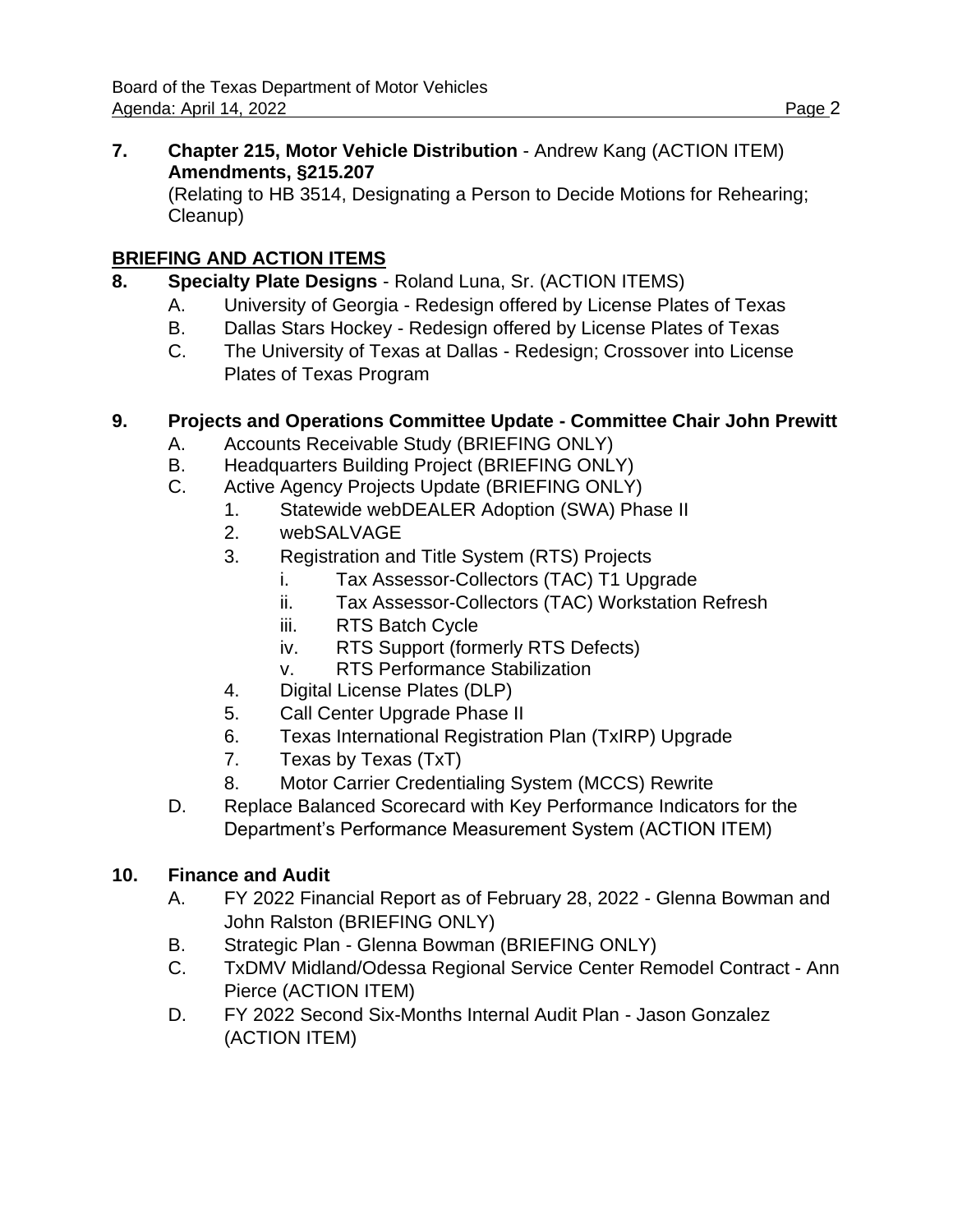**11. Renewal of the Contract for the Texas Permitting and Routing Optimization System (TxPROS), and Delegation of Authority to the Executive Director to Execute Any Renewal Contract** - Jimmy Archer (ACTION ITEM)

### **CLOSED SESSION**

**12. The Board may enter into closed session under one or more of the following provisions of the Texas Open Meetings Act, Government Code Chapter 551**, **including briefing, discussion and deliberation regarding temporary tags and the temporary tag system, fingerprinting and prelicensing rules, and responding to law enforcement data requests:**

**Section 551.071** - Consultation with and advice from legal counsel regarding: - pending or contemplated litigation, or a settlement offer;

- a matter in which the duty of the attorney to the government body under the Texas Disciplinary Rules of Professional Conduct of the State Bar of Texas clearly conflicts with Government Code Chapter 551; or

- any item on this agenda.

### **Section 551.074** - Personnel matters.

- Discussion relating to the appointment, employment, evaluation, reassignment, duties, discipline, and dismissal of personnel.

- Discussion relating to TxDMV dispute resolution process and recent EEOC complaints and internal Civil Rights Office complaints.

- Acting Executive Director's compensation.

**Section 551.076** - Deliberation Regarding Security Devices or Security Audits. - the deployment, or specific occasions for implementation, of security personnel or devices; or

- a security audit.

**Section 551.089** - Deliberation Regarding Security Devices or Security Audits. - security assessments or deployments relating to information resources technology;

- network security information as described by Government Code Section 2059.055(b); or

- the deployment, or specific occasions for implementation, of security personnel, critical infrastructure, or security devices.

## **13. Action Items from Closed Session**

Acting Executive Director's Compensation

- **14. Public Comment**
- **15. Adjournment**